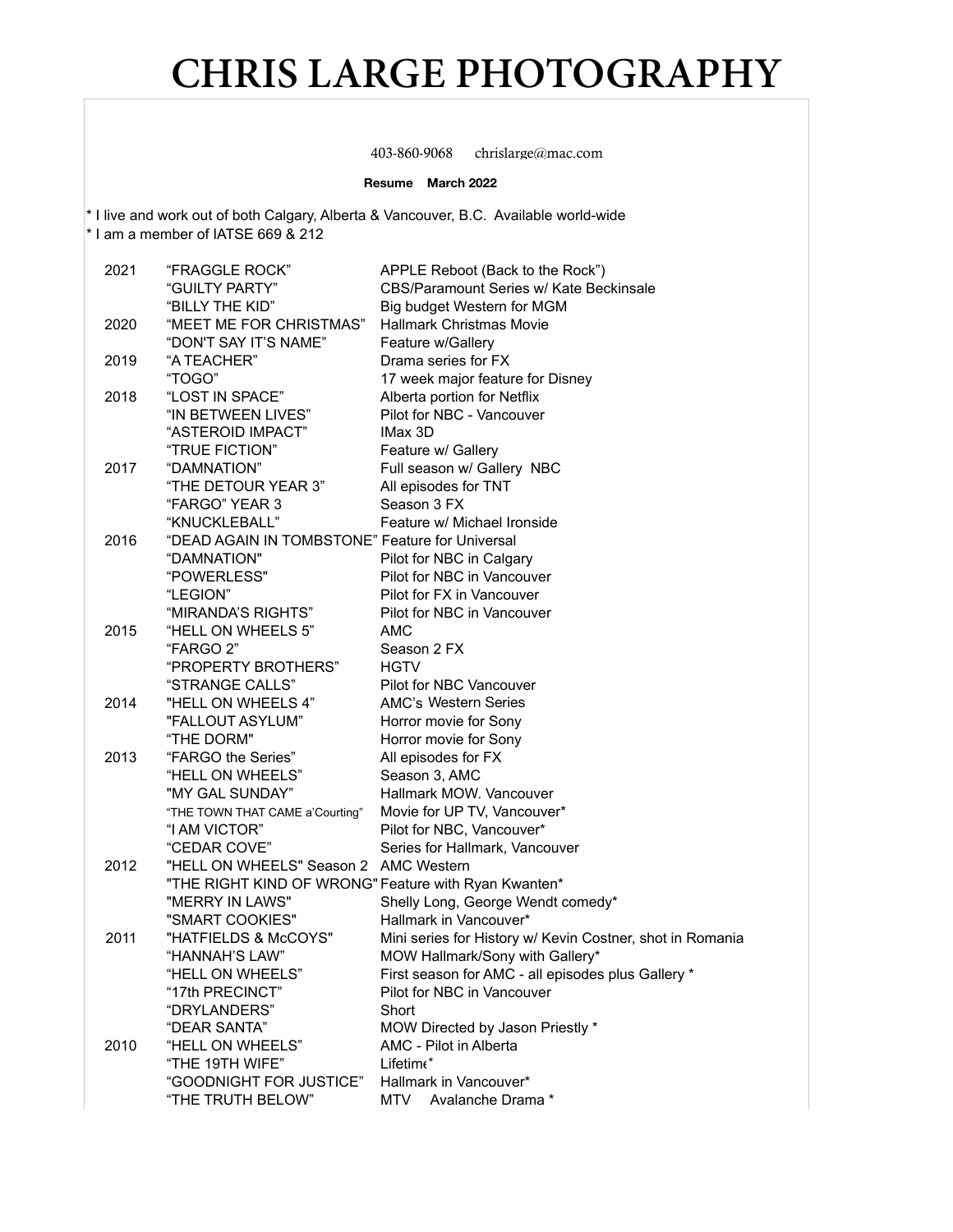|      | "THE KILLING"                               | AMC - Pilot (Picked up) in Vancouver                                                                   |
|------|---------------------------------------------|--------------------------------------------------------------------------------------------------------|
| 2009 | "DARK DAYS"                                 | Sony - "30 Days of Night" sequel *                                                                     |
|      | "ICE CASTLES 2"                             | Sequel for Sony Pictures, shot in Nova Scotia*                                                         |
|      | "MURDER AMONG FRIENDS" Hallmark*            |                                                                                                        |
|      | "NATIONAL TREE"                             | Hallmark*                                                                                              |
|      | "CHRISTMAS IN CANAAN                        | Hallmark*                                                                                              |
|      | "SCREAMERS 2"                               |                                                                                                        |
| 2008 | "LAST RITES OF RANSOM                       | For Sony SciFi horror sequel Newfoundland and Alberta*<br>Feature w/ Dwight Yokum, Kris Kristoffersen, |
|      | PRIDE"                                      | Lizzy Caplan Scott Speedman                                                                            |
|      | "WONDERFULL TIME"                           | Hallmark*                                                                                              |
|      | "WEDDING DANCE"                             | Hallmark*                                                                                              |
|      | "CONFESSIONS"                               | <b>TV Movie for Lifetime</b>                                                                           |
|      | "FLIRTING WITH 40"                          | Lifetime movie with Heather Locklear                                                                   |
|      | "FEAR ITSELF"                               | NBC Horror Series*                                                                                     |
|      | "SNOW 2"                                    | <b>ABC Family Channel</b>                                                                              |
|      | "DAUGHTER of the BRIDE"                     | Lifetime Movie                                                                                         |
| 2007 | "PASSCHENDAELE"                             | First Wold War Feature with Paul Gross*                                                                |
|      | "45 RPM"                                    | Feature with Amanda Plummer & Michael Madsen*                                                          |
|      | "THE OTHER WOMAN"                           | Lifetime with Jason Priestley                                                                          |
|      | "CHRISTMAS MIRACLE"                         | TV Movie with Jamie Gertz*                                                                             |
|      | "VALLEY OF WILD ROSES"<br>"RESSURECTING THE | Mini series for German television*                                                                     |
| 2006 | CHAMP"                                      | Feature with Samuel L. Jackson, Josh Hartnett, Terri<br>Hatcher & Alan Alda For Yari Film Group *      |
|      | "BOOT CAMP"                                 | Feature Shot in Fiji*                                                                                  |
|      | "The NORA ROBERTS                           | Lifetime TV movies based on Nora Roberts Novels                                                        |
|      | PROJECT"                                    | Unit and Gallery                                                                                       |
|      | "The MERMAID CHAIR"                         | Movie with Kim Basinger, shot In Victoria BC                                                           |
|      | "DON'T CRY NOW"                             | TV Movie with Jason Priestlev                                                                          |
|      | "DREAM ME A MURDER"                         | TV Movie for Lifetime                                                                                  |
|      | "SANTA BABY"                                | ABC Movie with Jenny McCarthy                                                                          |
|      | "DECOYS II"                                 | Segeuel to cult Si-Fi hit                                                                              |
| 2005 | "BROKEN TRAIL"                              | Mini series with Robert Duvall for AMC                                                                 |
|      | "EIGHT BELOW"                               | Feature for Disney, Directed by Frank Marshall                                                         |
|      | "LOVE OF A CHILD"<br>"The HUNTERS           | TV Movie for Lifetime<br>Pilot for USA                                                                 |
|      | "CHRISTMAS BLESSING"                        | CBS Movie of the week (partial)                                                                        |
|      | "NO MORE VICTIMS"                           | <b>TV Movie for Lifetime</b>                                                                           |
|      | "BEHIND THE CAMERA:                         | Gallery for NBC TV Movie                                                                               |
|      | <b>MORK &amp; MINDY"</b>                    | Vancouver                                                                                              |
| 2004 | "INTO THE WEST"                             | Mini series for Dreamworks/Turner                                                                      |
|      | "SANTA'S SLAY"                              | Feature with Dave Thomas, Goldberg *                                                                   |
|      | "The MOUNTAIN"                              | Pilot for the WB Network (picked up)                                                                   |
|      | "LITTLE HOUSE ON THE                        | Mini series for Disney/ABC                                                                             |
|      | PRAIRIE"                                    |                                                                                                        |
|      | "LADIES NIGHT"                              | TV Movie for USA Network *                                                                             |
| 2003 | "MAN IN THE MIRROR"<br>"MIRACLE"            | TV movie for VH1*<br>Feature for Disney w/ Kurt Russell in Vancouver*                                  |
|      | "GINGER SNAPS II"                           | Feature in Edmonton*                                                                                   |
|      | "HEIDI FLEISS"                              | TV Movie for USA Network                                                                               |
|      | "HOOKED UP"                                 | Series for Nomadic Pictures*                                                                           |
|      | "DISTANT DRUMMING"                          | TV Movie for CBC / AB FilmWorks*                                                                       |
| 2002 | "OPEN RANGE"                                | Feature w/ Kevin Costner, Robert Duvall                                                                |
|      | "The INCREDIBLE MRS.                        | Feature w/ James Caan and Gena Rowlands                                                                |
|      | <b>RITCHIE"</b>                             |                                                                                                        |
|      | "The SNOW QUEEN"                            | MiniSeries w/ Bridget Fonda - Gallery                                                                  |
|      | "SMALLVILLE"                                | Series for Warners in Vancouver *                                                                      |
|      | "BURN"                                      | CTV Movie with Jonathan Scarfe*                                                                        |
|      | "EVERWOOD"                                  | Pilot - Warner's w/ Treat Williams *                                                                   |
|      | "ANOTHER COUNTRY"                           | TV movie for CBC w/ Tina Keeper*                                                                       |
| 2001 | "AGENT OF INFLUENCE"                        | Movie for CTV w/ Christopher Plummer *                                                                 |
|      | "TOM STONE"                                 | Series, CBC 2 seasons *                                                                                |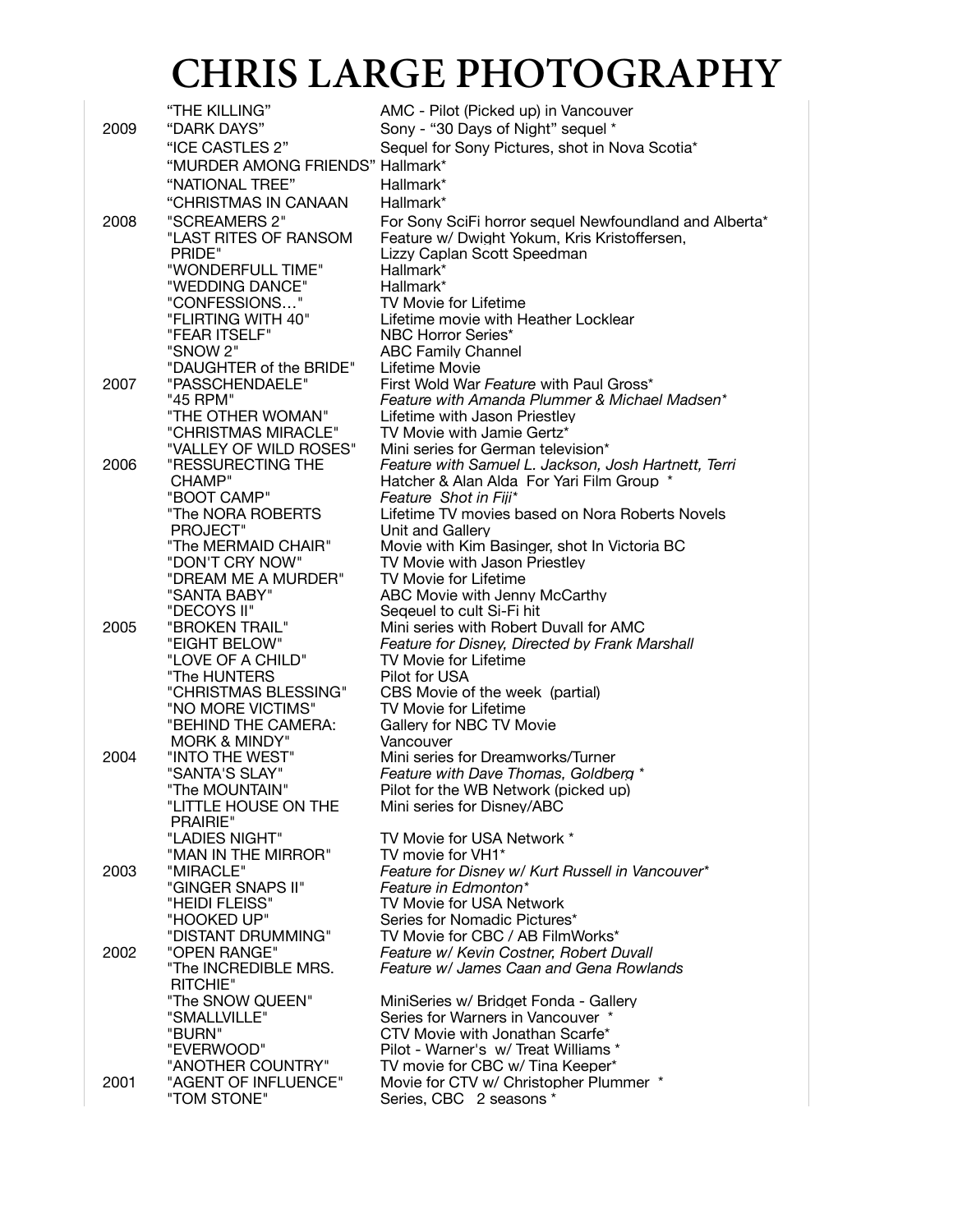"HANS CHRISTIAN Gallery in Berlin, Germany for the ANDERSON" Hallmark Network ANDERSON" Hallmark Network<br>"ROUGHING IT" Mini Series for Hal Mini Series for Hallmark w/Robin Dunne, James Garner, Ned Beattie, Eric Roberts \* "JOHNSON COUNTY TV Mini-series w/ Tom Berenger, Burt Reynolds WAR" **and Luke Perry for Hallmark**<br>"DOOR TO DOOR" Turner TV movie w/ William M "DOOR TO DOOR" Turner TV movie w/ William Macy.<br>"40 DAYS & 40 NIGHTS" Feature for Miramax with Josh Ha 2000 "40 DAYS & 40 NIGHTS" *Feature for Miramax with Josh Hartnett* "SPEAKING OF SEX" *Feature with Bill Murray, Jay Mohr & James*  Spader "THE CHRISTMAS CBS Movie of the Week w/ Beau Bridges SECRET" and Richard Thomas \*<br>"EXIT WOUNDS" Feature w/ Steven Sec Warners Bros. "JOHN Q" *Feature w/ Denzil Washington - 2nd Unit* "CHILDREN of FORTUNE" CBS Movie w/ James Brolin \*<br>"ORIGINAL SIN" Feature for MGM with Angeline "WAR BRIDE" *Feature with Benda Fricker & Molly Parker* 1999 "SCARY MOVIE" *Feature for Miramax, In Vancouver* "TEXAS RANGERS" *Feature for Miramax in Alberta & Mexico \** "BAD FAITH" *Feature w/ Toni Nardi, Michael Moriarty,* "TRIAL BY FIRE" TV Movie w/ Tom Jackson & Graham Greene<br>"H.E. DOUBLE HOCKEY Disney MOW w/ Reah Pearlman, Prod. By STICKS" George Zaloom, Dir. By Randy Miller (Vanc)<br>"SHELDON KENNEDY TV Movie w/ Jonathon Scarfe & STORY"<br>"DON'T LOOK BEHIND YOU" Dawber, Dir by David Winning (Vancouver)\*<br>"HEAVEN'S ON FIRE" MOW for FOX, with Eric Roberts (Vancouve "HEAVEN'S ON FIRE" MOW for FOX, with Eric Roberts (Vancouver)<br>"THE JACK BULL" HBO Movie, directed by John Badham 1998 "THE JACK BULL" HBO Movie, directed by John Badham "YOU KNOW MY NAME" TV Movie for Turner w/ Sam Elliot "DON'T LOOK DOWN" ABC Movie of the Week, Vancouver<br>"STRANGEWORLD" Series for ABC, w/Tim Guinee (Vanc "STRANGEWORLD" Series for ABC, w/ Tim Guinee (Vancouver)<br>"NIGHTMARE IN BIG Movie of the Week for Lifetime TV, with "NIGHTMARE IN BIG Movie of the Week for Lifetime TV, with<br>SKY COUNTRY" Patricia Wettig. Director - Alan Metzger SKY COUNTRY" Patricia Wettig. Director - Alan Metzger<br>"CREATURE" Mini-series for ABC. 1997 "CREATURE" Mini-series for ABC. "OKLAHOMA CITY" Movie of the Week for Lifetime TV "HONEY I SHRUNK Series for Disney TV with Peter Scolari THE KIDS (SERIES)" Produced by John Landis 22 Eps<br>"EBENEZER" A Christmas Carol with Jack Palance "EBENEZER" A Christmas Carol with Jack Palance "FARGO" (Series Pilot) CBS Series pilot. Directed by Kathy Bates<br>"MOUNTAIN OF FEAR" NBC Movie of the Week with Marki Post "MOUNTAIN OF FEAR" NBC Movie of the Week with Marki Post<br>"SWEETWATER" TV Movie - Lifetime TV Produced by REDEMPTION" Phil Rogers<br>"NORTH OF 60" 6 Seasons 9 "NORTH OF 60" 6 Seasons Series for CBC/Alliance \*<br>"THE STEPSISTER" TV movie for USA N (Vanc) 1996 "THE STEPSISTER" TV movie for USA N (Vanc) "OUT OF NOWHERE" Disney/ABC MOW Prod- Green/Epstein "ROSEHILL" 

Hallmark Hall of Fame TV Movie<br>
"TAKEN AWAY" 
NBC Movie with Jill Tucker "TAKEN AWAY" NBC Movie with Jill Tucker "IN COLD BLOOD" Partial on CBS mini-series<br>"WILD AMERICA" Feature for Morgan Creek "WILD AMERICA" *Feature for Morgan Creek* 1995 "ANGEL FLIGHT DOWN" ABC Movie Prod- Joan Carson<br>"PORTRAIT OF A Feature with Michael Ironsides. "PORTRAIT OF A *Feature with Michael Ironsides. Directed* KILLER" by Bill Corcoran<br>"LONESOME DOVE" 2 Seasons of the "LONESOME DOVE" 2 Seasons of the Series.<br>"SONGSPINNER" Feature produced by Do

1994 "CHILDREN OF THE CBS Mini-series with Sidney Portier

Directed by Michael Lehmann in Vancouver Feature w/ Steven Segal - 2nd Unit for New Line Cinema **Feature for MGM with Angelina Jolie &** Antonio Banderas. Filmed in Mexico **Feature for MGM/Pathe, Dir. By Michael** Winterbottom, w/Sarah Polley,Wes Bentley Disney MOW w/ Reah Pearlman, Prod. By TV Movie w/ Jonathon Scarfe &<br>Robert\* FOX TV Movie w/ Patrick Duffy & Pam TV Movie - Lifetime TV Produced by **Feature produced by Doug Macleod**